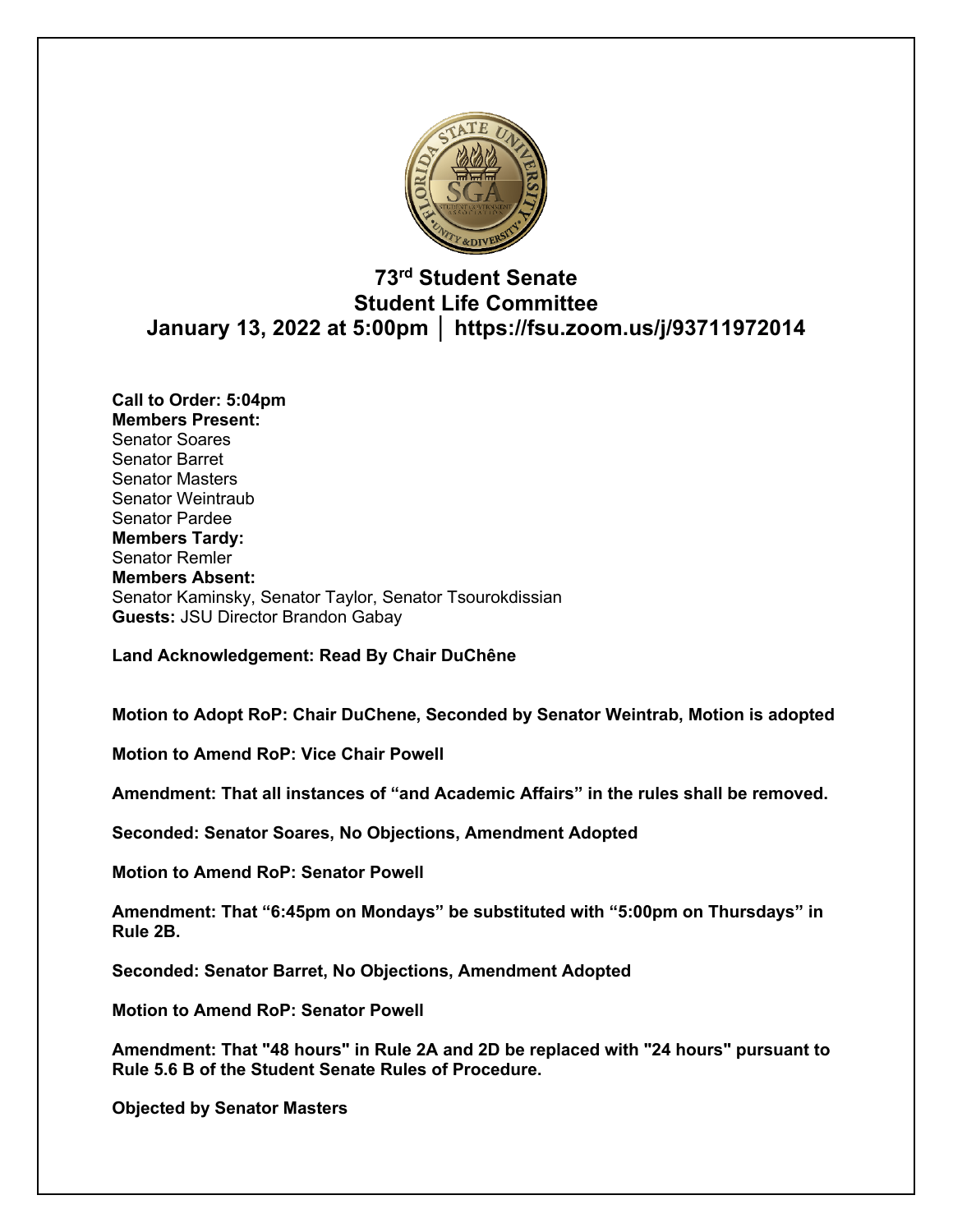**Sponsor does not withdraw amendment.**

**Pro of Amendment: Powell, President Hunter ; Con: none**

**Motioned to Call to Question: Senator Powell**

**Seconded by Senator Soares, no objections**

- Vote:
	- Yes: [7] **[Senator Soares, Senator Barret, Senator Masters, Senator Weintraub, Senator Pardee, Senator Remler, Vice Chair Powell** ]
	- $\blacksquare$  No:  $[0]$
	- Abstain: [0]

**Amendment is Adopted.**

**Vote to Adopt Amendment, No Objections, Motion is Adopted.**

**Motion to Amend: Vice Chair Powell Amendment: That, in Rule 4A, "Statues" be substituted with "status" and "offico" be substituted with "officio".**

**Announcements:**

• None

**Committee Business:** 

• **None**

**Old Business:** 

• None

**New Business:** Resolution 1, Resolution 3, Resolution 4

- **Candidate for Confirmation: None**
- **Resolution 3 - Sponsored by Senator Murray**
	- Opening Statement:
		- Who here has gotten stressed out and overwhelmed by their work before? Everyone, right? Who here has started to lose interest in something that you used to like because it became too draining? Everyone, right? Who here has been placed under a microscope of fame to where your face is plastered on the covers of tabloids, your every decision criticized, and your private life made totally public? No one. Now imagine that that has happened to you. You would want to take a step back right? But what if someone petitioned to strip you of your rights, to take control of your decisions, money, career, and life because of that? Imagine that you were paraded around like a zoo animal on the biggest stages in the world and forced to work every night watched by tens of thousands of people while someone else profits and at the end of the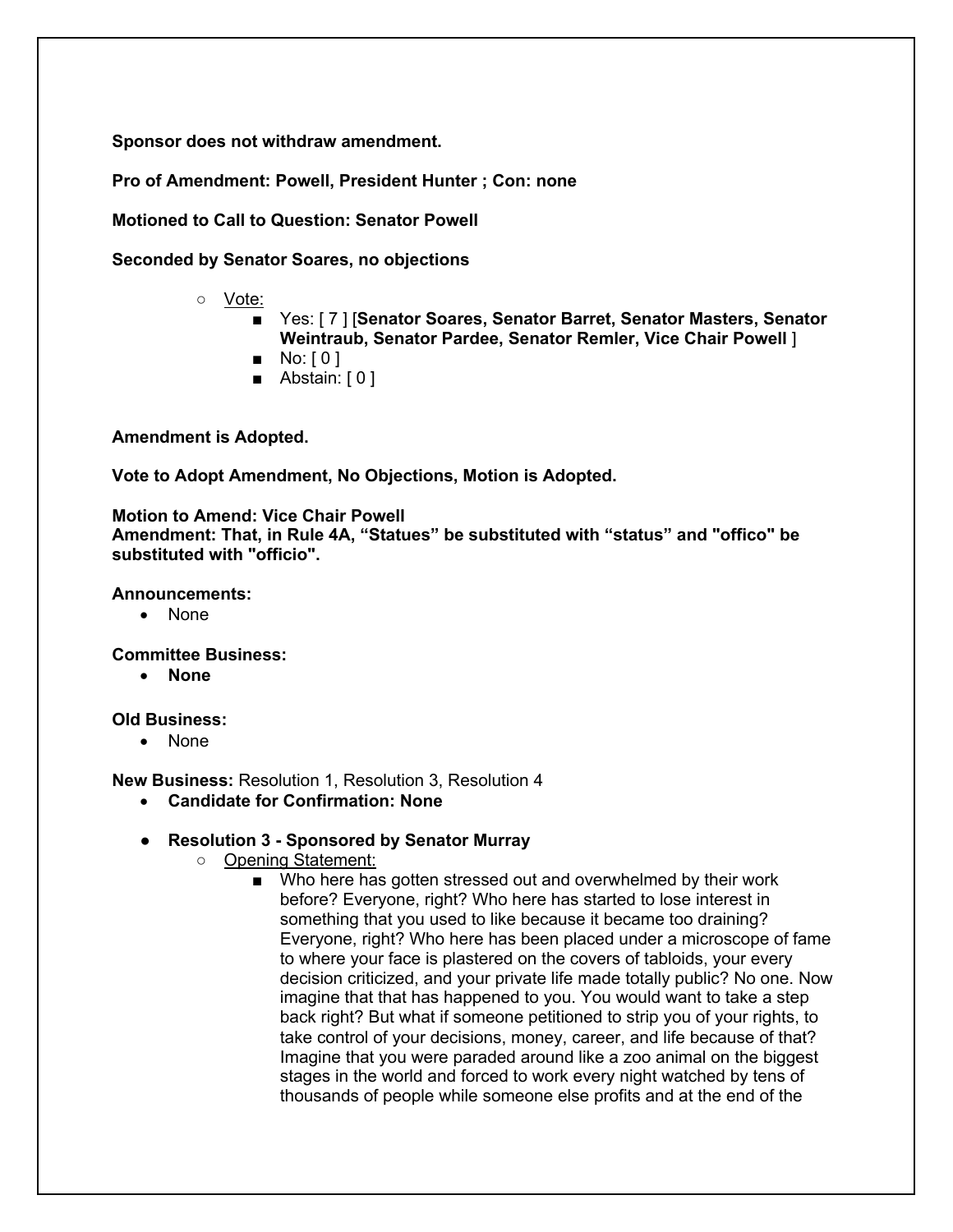night you are locked in your room and forcibly medicated. Now imagine you had to do that for 13 years. Now imagine that happened to someone that you look up to, someone who has made a profound impact on your upbringing. The truth is that is very much a reality. For 13 years, two thirds of my life and most of yours, Britney Spears was in that situation. While this seems like a fun little resolution about a celebrity and hopping on a cool social trend, it is far more deeper than that. While Britney Spears is just one case, there are about 1.3 million conservatorship cases active in the U.S. that is roughly the same as the population of NEW HAMPSHIRE. While they not all bad and can be very necessary in some case conservatorships have a breeding ground for mistreatment of physically and mentally disabled people. Without Britney Spears's courage and persistence, I really doubt many of us would have known about this. It is important now that we as a senate bring attention to this. You wanna hot body, you wanna Bugatti, you wanna Maserati, you better vote yes.

- Technical Non-Debatable Questions:
	- None
- **Powell moves to enter round-table discussion; Senator Remler seconds**
- Round-Table Discussion
	- Senator Pardee: I am just kind of confused on what... we are going to be ... what we are looking at. I am just out of the loop.
	- Senator Duchene: Right now we are currently looking at the resolution from Senator Murray, and discussing whether or not to pass it. Right now unlike Judiciary, or Finance instead of getting into the nitty gritty we are more focused on aspects of student life. At this time during round table discussion you can speak on whether or not you have any thoughts or opinions on it.
	- Senator Pardee: Ok, thank you very much.
- **VC Powell moves to call the question; Senator Soares seconds**
- Closing Statement:
	- Thank you Chair DuChêne and the members of Student Life. I hope if you get anything out of this, you will research conservatorship and see how messed up it is. I will
- Vote:
	- Yes: [ 7 ] [**Senator Soares, Senator Barret, Senator Masters, Senator Weintraub, Senator Pardee, Senator Remler, Vice Chair Powell** ]
	- $\blacksquare$  No:  $[0]$
	- Abstain: [0]
- **RESULT: RESOLUTION #3 PASSES**
- **Resolution or Bill 1 - Sponsored by Senators Bowling, Bettley**
	- o Opening Statement:
		- As the newest edition to FSU's support resources for sexual assault survivors, Callisto is a serial sexual assault prevention and protection tool created by survivors for survivors. If you or someone you know has experienced sexual assault on FSU's campus, Callisto offers three options: Callisto's matching tool allows survivors to record their assault in an FSU-specific database using their school email. This database will ask for specific identifiers of the reported perpetrator and cross-check that information with existing info in the matching system from other survivors at FSU's campus. If similar identifiers are found in more than one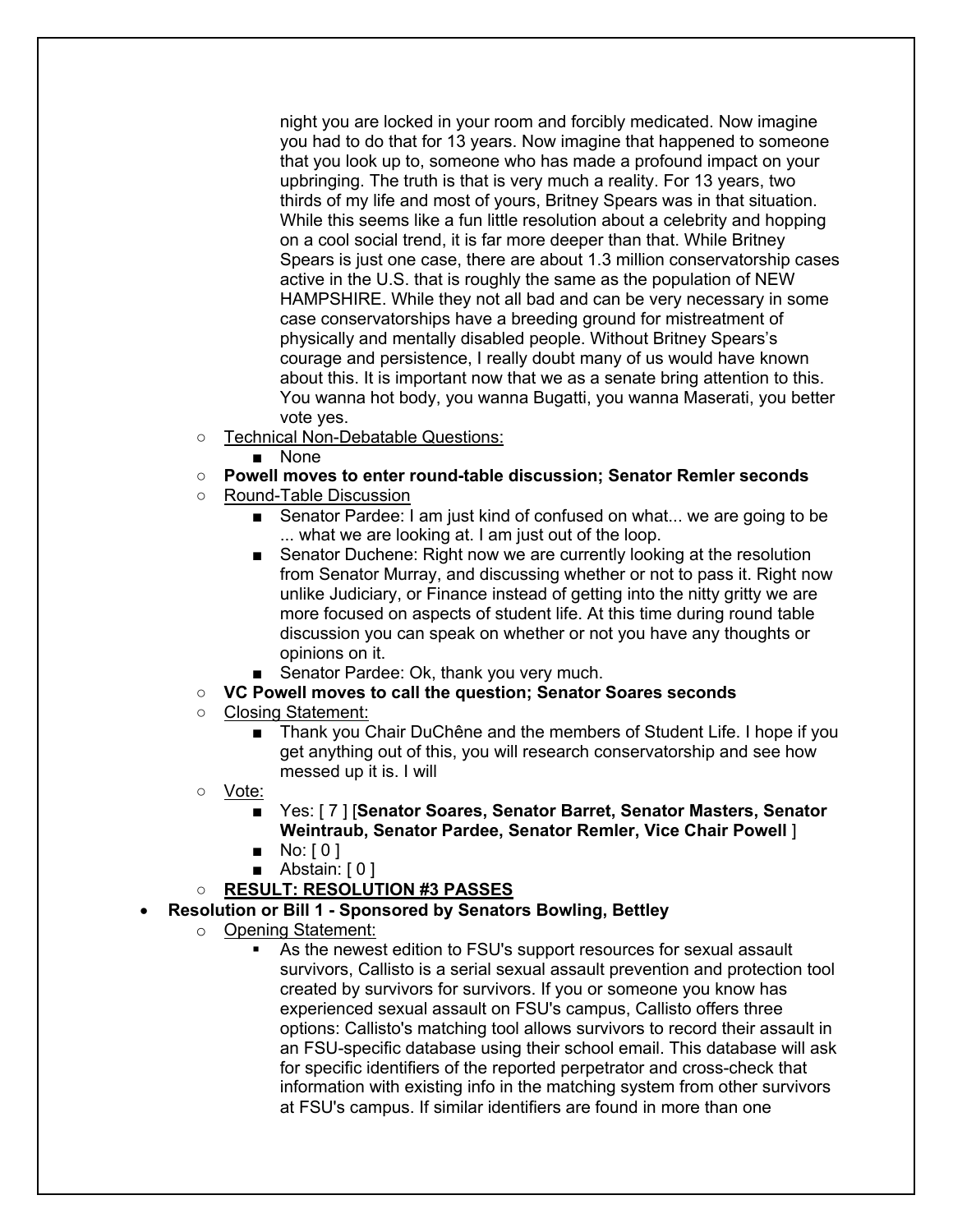survivor's story, a match is found, and a legal options counselor will reach out to both survivors about next steps for free. Callisto's reporting tool allows survivors to enter their assault experience into Callisto's encrypted forum and asks for the same information online that police officials ask inperson when a survivor is reporting their assault. This info is completely protected and only available to the person reporting. This database does not report a survivor's story to the police or Title IX officials but serves as a safe holding space until the survivor decides what they want to do next. Callisto offers a variety of mental health resources at mycallisto.org to connect survivors to counseling, support groups and more.

- o Technical Non-Debatable Questions:
	- § None

## o **Weintraub moves to enter round-table discussion; Barret seconds**

- o Round-Table Discussion:
	- Remler: Point of Information: What kind of software is this provided on?
	- Bowling: Yeah, it is a free website hosted by a non-profit org.
	- I think it is a great resource and I think putting it on the FSU website would be a great idea.
- o **Remler moves to pass by unanimous consent; no objections**
- o Closing Statement:
	- § I just hope this is one of the first steps FSU can take to tackle an issue on campus. I just think this can be used as a resource, and I thank SLA for the opportunity. With that I yield.
- o Vote:
	- Passed by unanimous consent.
- o **RESULT: RESOLUTION 1 PASSES**

## • **Resolution 4 - Sponsored by Senator Diaz, Hunter**

- o Opening Statement:
	- Hunter: Hello Student Life, I am actually not here today to be president but actually for this legislation. This legislation was crafted to congratulate Dr.Sally McRorie and Dr.Jim Clark. I was selected by President McCollough to serve on the advisory board for the selection of the new Provost and Executive Vice President of Academic Affairs
- o Technical Non-Debatable Questions:
	- § None
- o **Barret moves to enter round-table discussion; Soares seconds**
- o Round-Table Discussion:
	- Barrett: I think this is a great opportunity to show that senator is aware of and commending the great work of the people of this University, and I think it is a great thing
- o **Powell moves pass by unanimous consent ; No objections**
- o Closing Statement:
	- § Hunter: I hope that before it touches the senator floor you guys get to read it a little bit better. I would just like to say that I have complete faith in Dr.Clark and his ability to serve. With that I waive my time.
- o Vote:
	- Passed by unanimous consent.
- o **RESULT: RESOLUTION 4 PASSES**

## **Unfinished Business:**

• None